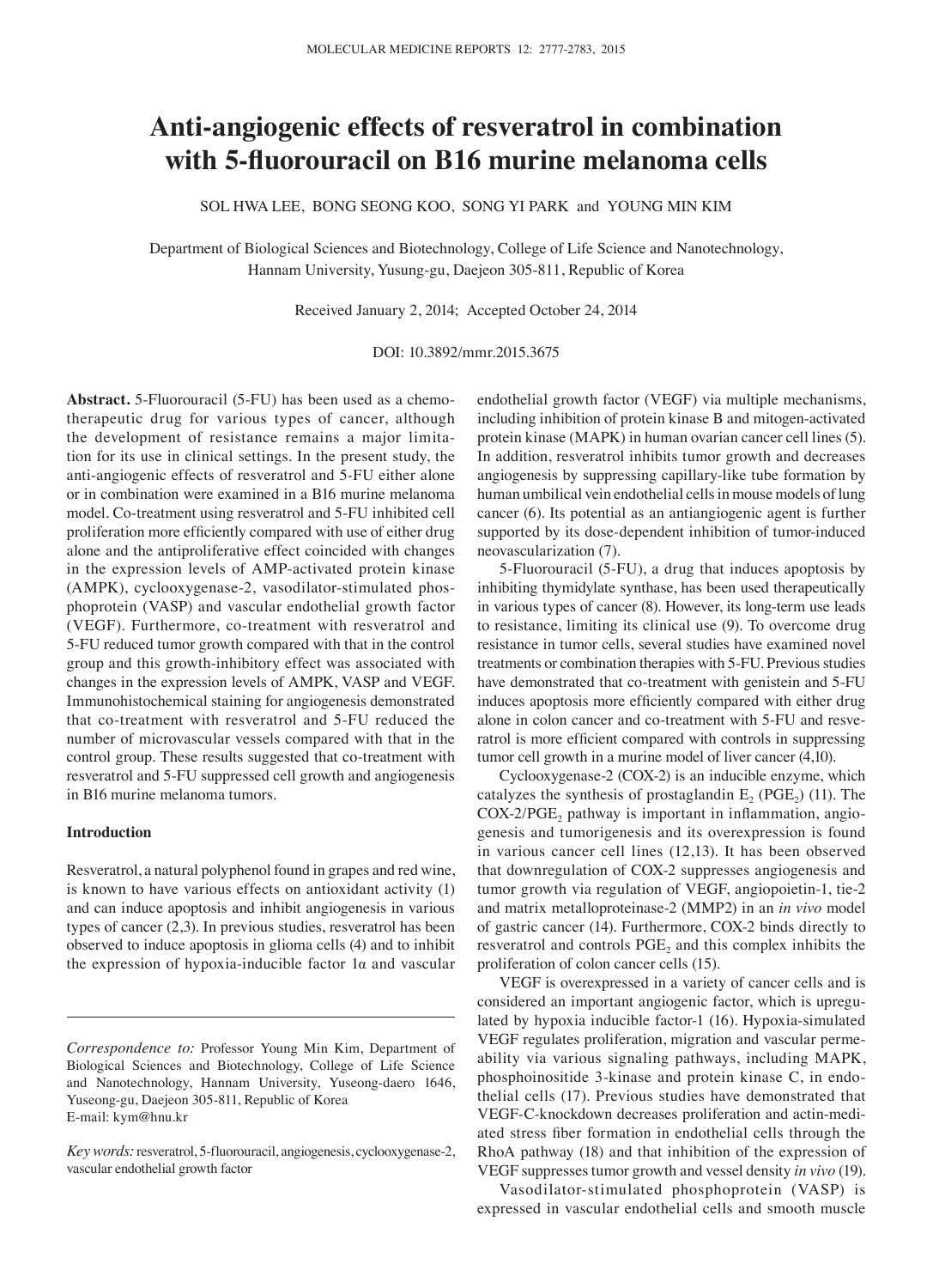cells and is important in the formation of endothelial cell substrates and contacts between cells by binding to actin, profilin, zyxin and vinculin (20). VASP regulates carcinoma cell invasion and metastasis *in vivo* and *in vitro* via epidermal growth factor (EGF) signaling (21).

The present study investigated the effect of resveratrol on the proliferation and metastatic potential of cancer cells via multiple pathways. In addition, the effect of combined treatment of resveratrol and 5-FU on the expression of VEGF, COX-2 and VASP as well as cell growth and migration was assessed on B16 melanoma cells. The present study indicated that co-treatment of melanoma cells with resveratrol and 5-FU was more efficient compared with either drug alone.

## **Materials and methods**

*Cells and reagents.* B16 murine melanoma cells were purchased from the American Type Culture Collection (Manassas, VA, USA) and cultured in RPMI-1640 with 10% fetal bovine serum (Gibco-BRL, Grand Island, NY, USA) at  $37^{\circ}$ C in a 5% CO<sub>2</sub> atmosphere. Resveratrol and 5-FU were purchased from Sigma (St. Louis, MO, USA). MTT and celecoxib were also obtained from Sigma. Monoclonal antibodies specific for phosphorylated (p)-AMP-activated protein kinase [AMPK; monoclonal rabbit immunoglobulin G (IgG)], COX-2 (polyclonal rabbit IgG), VASP (polyclonal rabbit IgG) and β‑actin (polyclonal rabbit IgG) were purchased from Cell Signaling Technology, Inc. (Beverly, MA, USA) and the VEGF (monoclonal mouse IgG) antibody was obtained from Santa Cruz Biotechnology, Inc. (San Diego, CA, USA).

*Cell proliferation measurements.* Cell proliferation was assessed using an MTT assay. The cells were seeded into a 12-well plate  $(1x10^6 \text{ cells/well})$  for 24 h and were incubated with resveratrol (10-50  $\mu$ M) and 5-FU (5-20  $\mu$ M) for 24 h. Following incubation with the test compounds, the cells were incubated with 30  $\mu$ l MTT solution (5 mg/ml) in phosphate-buffered saline (PBS) for 1 h. The sample was then solubilized in dimethyl sulfoxide and the absorbance of purple formazan dye, the product of MTT converted by the viable cells, was quantified at 565 nm (Microplate Reader; Bio-Rad Laboratories, Inc., Hercules, CA, USA).

*Detection of apoptosis.* Following stimulation of the B16 murine melanoma cells with resveratrol and 5-FU, apoptosis was measured using a fluorescein isothiocyanate (FITC)-AnnexinV apoptosis detection kit (BD Pharmingen, San Diego, CA, USA). The B16 cells, including floating cells, were collected following trypsinization (Trypsin-EDTA; Welegene, Inc., Deagu, Korea). The trypsinized cells were washed with PBS and resuspended in a mixture containing  $100 \mu l$  Annexin binding buffer mixed and  $5 \mu$ l FITC-conjugated Annexin V and phycoerythrin-conjugated propidium iodide (PI). The resuspended cells were then incubated in the dark at room temperature for 15 min, followed by analysis of the labeled cells by flow cytometry (FACS Calibur; Becton‑Dickinson, Franklin Lakes, NJ, USA).

*Wound healing migration assay.* The B16 murine melanoma cells  $(1x10<sup>5</sup>$  cells/ml) were seeded into a six-well plate for 24 h. The confluent monolayer was starved using serum‑free medium for 12 h and wounded by scratching with a 200  $\mu$ l pipette tip (Axygen, Union City, CA, USA). The cells were incubated in serum‑free medium containing the test compound at 37˚C and images of the movement of cells into the wound area were captured at 0, 24 and 48 h using a microscope (magnification, x100; CK40-F200, Olympus Corp., Tokyo, Japan).

*Western blot analysis.* The cells (1x10<sup>6</sup> cells/ml) were incubated with resveratrol (10-50  $\mu$ M) and 5-FU (5-20  $\mu$ M) for 6 h on a six-well plate. The total proteins were extracted using radioimmunoprecipitation assay lysis buffer containing 50 mM Tris-HCl (pH 8.0), 1% NP 40, 0.5% sodium deoxycholate, 150 mM NaCl and 1 mM phenylmethylsulfonyl fluoride. The mixture was centrifuged at 19,326xg for 20 min at 4˚C and the protein concentration was measured using a Bradford protein assay kit (Bio-Rad Laboratories, Inc.). Equal quantities of the protein were separated by SDS-PAGE and were then electrophoretically transferred onto nitrocellulose transfer membranes (Whatman, Pittsburgh, PA, USA). Following inhibition (BSA; Bovogen Biologicals Pty, Ltd, VIC, Australia), the membranes were incubated with phospho-AMPK (1:1,000), COX-2 (1:1,000), VASP (1:1,000), β-actin (1:1,000) (Cell Signaling Technology, Inc.) and VEGF (1:1,000; Santa Cruz Biotechnology, Inc.) antibodies overnight at 4˚C with gentle agitation. Following incubation with the primary antibodies, the membrane was incubated with anti-mouse or anti-rabbit IgG secondary antibodies (Enzo Life Sciences, Farmingdale, NY, USA) for 1.5 h at room temperature with gentle agitation. Following washing with TBST containing 20mM Tris, 500mM NaCL, pH 7.4 and 1 ml Tween20 (Bio-Rad Laboratories, Inc.), the bands were visualized (Autoradiography cassette; Fisher Scientific, Inc., Pittsburgh, PA, USA) using enhanced chemiluminescence detection reagents (WEST-ZOL; iNtRON Biotechnology, Inc., Seoul, Korea).

*Tumor formation.* Male five-week-old Balb/c *nu/nu* mice were obtained from SLC, Inc. (Tokyo, Japan) and housed in sterile filer‑topped cages. Mice were kept in an air-conditioned barrier facility at an ambient temperature of  $25\pm2^{\circ}$ C, a relative humidity of 50±5% and a 12-h on/off light cycle. Diets were purchased from Dyets Inc. (Bethlehem, PA, USA; AIN-76A Rodent Purified diet). Health was monitored daily by gross observation. For tumor induction, the B16 murine melanoma cells  $(2.5x10<sup>5</sup>$  cells/0.1 ml) were subcutaneously injected into the left flank of the mice (n=5/group). Subsequently, one week after injection of the B16 murine melanoma cells, co-treatment with resveratrol and 5-FU was performed via injection into the left flank of Balb/c nu/nu mice for 10 days. The control animals were injected with a vehicle of PBS alone. The tumor size was measured using calipers at two-day intervals and the tumor volume was calculated using the modified formula  $V = 1/2$  (length x width<sup>2</sup>). After 10 days of treatment, the tumors were excised and either frozen in liquid nitrogen for western blot analysis or fixed with formalin for immunohistochemical analysis. All surgery was performed under ether anesthesia, and efforts were made to minimize suffering. All animal experiments were approved by the Ethics Committee for Animal Experimentation, Hannam National University (Hannam, Korea).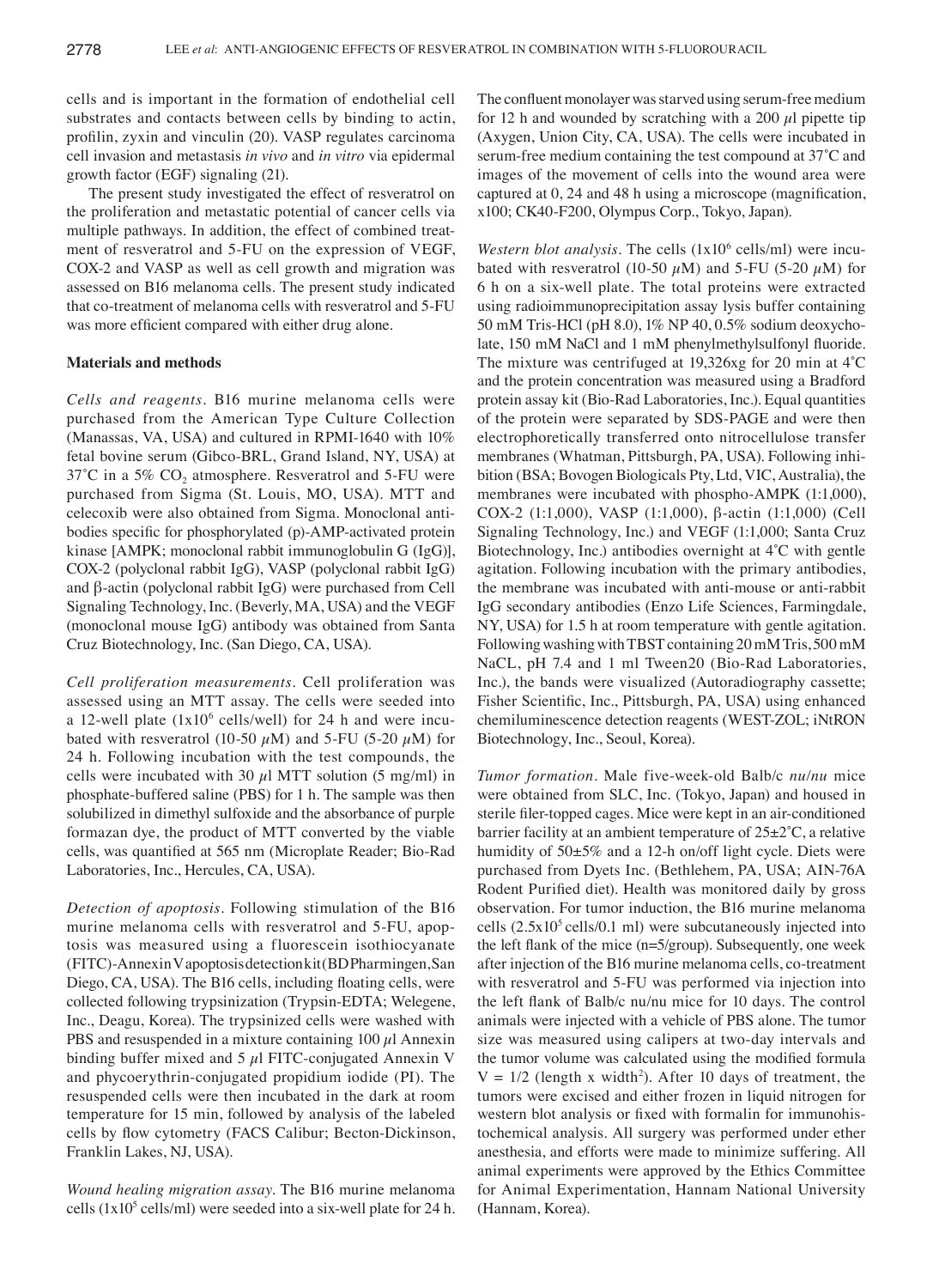

Figure 1. Resveratrol and 5-FU inhibit cell proliferation and regulate the expression levels of COX-2, VEGF and VASP in B16 cells. (A) Cells were treated with resveratrol (10-50  $\mu$ M) for 24 h and the cell viability was measured using an MTT assay. (B) Cells were treated with 5-FU (5-20  $\mu$ M) for 24 h and cell viability was measured using an MTT assay. (C) Cells were treated with resveratrol (10-50  $\mu$ M) for 6 h and total protein was subjected to western blot analysis using p-AMPK, COX-2, VEGF, VASP and β-actin (loading control) antibodies. (D) Cells were treated with 5-FU (5-20 µM) for 6 h and total protein was subjected to western blot analysis using p-AMPK, COX-2, VEGF, VASP and β-actin (loading control) antibodies. p-AMPK, phosphorylated AMP-activated protein kinase; COX‑2, cyclooxygenase‑2; VASP, vasodilator‑stimulated phosphoprotein; VEGF, vascular endothelial growth factor; FU, fluorouracil; N, none.

*Immunohistochemistry.* The tumor specimens from the mice were fixed in 10% formaldehyde, embedded in paraffin and sectioned into  $5-\mu$ m slices. Consecutive  $5-\mu$ m cryosections of optimum cutting temperature compound-embedded (Sakura Finetek, Torrance, CA, USA) tumor tissues were fixed in acetone at 4˚C for 10 min. Following washing in PBS, the sections were treated with  $3\%$  H<sub>2</sub>O<sub>2</sub> for 10 min to inhibit endogenous peroxidase activity and the sections were inhibited with normal rabbit serum. The sections were then washed in PBS and incubated with anti-CD31 antibody (rat-anti-mouse; Santa Cruz Biotechnology, Inc.) overnight at 4˚C. Negative controls were incubated with the primary normal serum immunoglobulin G for the species from which the primary antibody was obtained. The number of CD31-stained sites in the B16 murine melanoma tissues were counted, which corresponded to the microvessel density.

*Statistical analysis.* The microvessel density data were statistically analyzed using Student's t-test using SPSS 20 software (IBM SPSS, Armonk, NY, USA). Data are presented as the mean  $\pm$  standard deviation. P<0.05 was considered to indicate a statistically significant difference.

## **Results**

*Resveratrol and 5‑FU inhibit cell proliferation via the regulation of levels of AMPK, COX‑2, VASP and VEGF in B16 murine melanoma cells.* To examine whether resveratrol and 5-FU exerted antiproliferative activity, the present study examined the effects of resveratrol and 5-FU on the growth of the B16 cells. The cells were treated with different concentrations (10, 25 and 50  $\mu$ M) of resveratrol for 24 h and the cell viability was evaluated using an MTT assay. As shown in Fig. 1A, the cell viability at concentrations of 10, 25 and 50  $\mu$ M were 85, 60 and 50%, respectively. The cells were also treated with 5, 10 and 20  $\mu$ M 5-FU for 24 h, resulting in a cell viability of 79, 70 and 60%, respectively (Fig. 1B). To investigate changes in the expression levels of AMPK, COX-2, VASP and VEGF, the B16 cells were treated with resveratrol and 5-FU for 6 h and the proteins were analyzed using western blot analysis. Resveratrol (Fig. 1C) and 5-FU (Fig. 1D) activated AMPK in a dose-dependent manner and decreased the expression levels of COX-2, VASP and VEGF, also in a dose-dependent manner.

*Growth‑inhibitory effects of combined resveratrol and 5‑FU treatment on B16 cells are based on regulation of AMPK, COX‑2 VASP and VEGF.* To investigate the effects of co-treatment with resveratrol and 5-FU on cell growth, B16 cells were treated with resveratrol and 5-FU either alone or in combination and the cell viability was measured using an MTT assay. When the cells were treated with 25  $\mu$ M resveratrol, 20  $\mu$ M 5-FU or 25  $\mu$ M resveratrol in combination with 20  $\mu$ M 5-FU, the viability of the cells was 51, 45 and 37%, respectively (Fig. 2A). Thus, co-treatment with resveratrol and 5‑FU inhibited cell growth more efficiently compared with either resveratrol or 5-FU alone. To understand whether resveratrol- and 5-FU-induced cell death are mediated by apoptosis or necrosis, the apoptotic cell death was measured using Annexin V/PI staining. As Fig. 1B shows,  $25 \mu M$  resveratrol and 20  $\mu$ M 5-FU alone induced apoptosis; however, in combination, apoptosis was induced more efficiently. To determine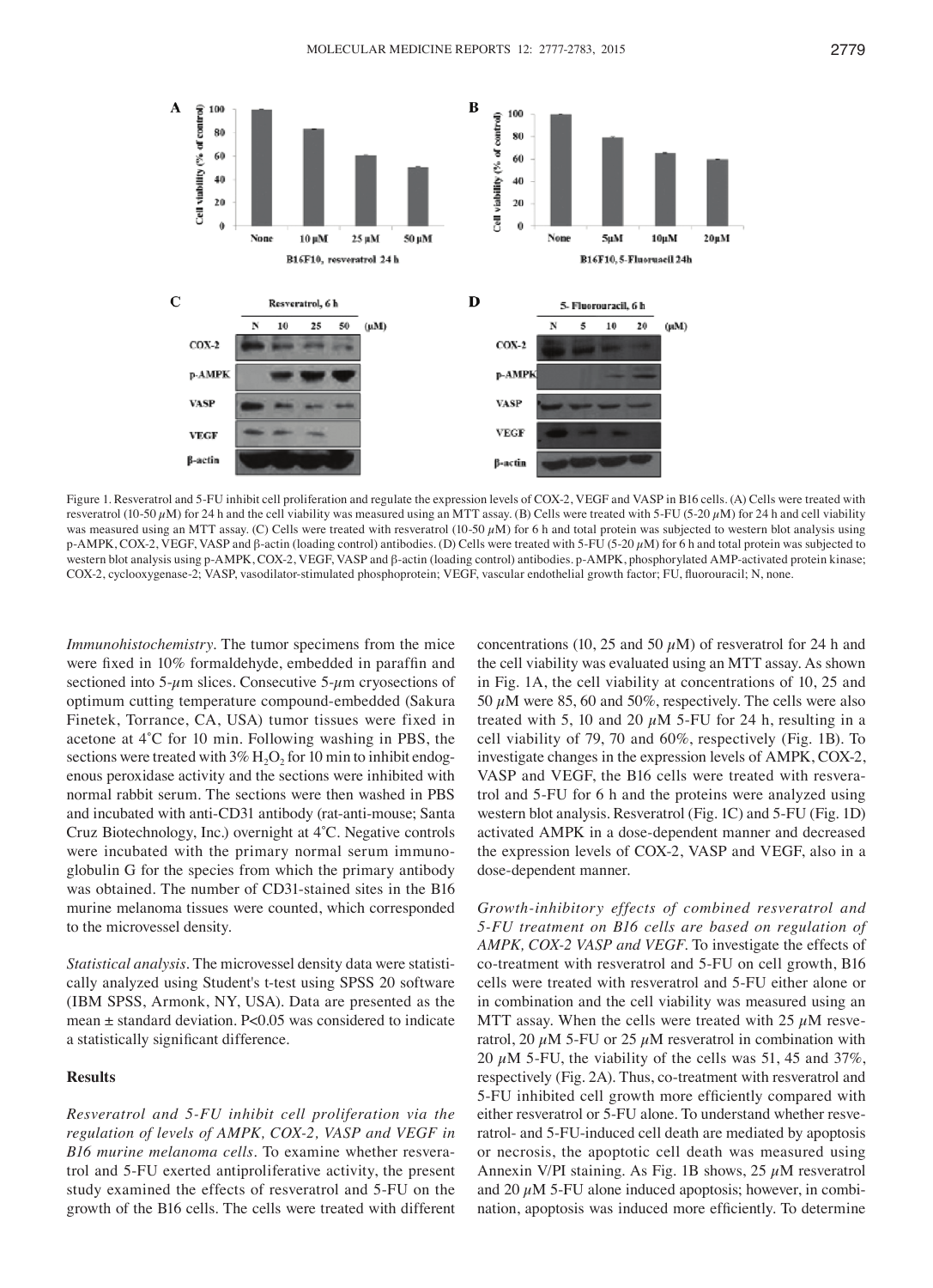

Figure 2. Combination treatment with Res and 5-FU suppresses cell proliferation and induces apoptosis. (A) Cells were treated with 5-FU (20  $\mu$ M), Res (25  $\mu$ M) or co-treated with Res and 5-FU for 24 h and cell viability was measured using an MTT assay. (B) Cells were treated with 5-FU (20  $\mu$ M), Res (25  $\mu$ M) or co-treated with Res and 5-FU for 24 h. Apoptosis was measured by Annexin V-fluorescein isothiocyanate + PI staining. (C) Cells were treated with Res (25  $\mu$ M) and 5-FU (20  $\mu$ M) or Res in combination with 5-FU for 6 h. The expression levels of p-AMPK, COX-2, VEGF, VASP and β-actin were examined by western blot analysis. Res, resveratrol; FU, fluorouracil; p-AMPK, phosphorylated AMP-activated protein kinase; COX-2, cyclooxygenase-2; VASP, vasodilator-stimulated phosphoprotein; VEGF, vascular endothelial growth factor; N, none; PI, propidium iodide.



Figure 3. Effect of combined treatment with Res and 5-FU on cell migration. The cells were treated with Res  $(25 \mu M)$ , 5-FU  $(20 \mu M)$  or co-treated with Res ( $25 \mu$ M) and 5-FU ( $20 \mu$ M) for 24-48 h. Cell motility was measured using a wound healing assay. Representative images of the cell migration were captured (original magnification, x10). Res, resveratrol; Fu, fluorouracil.

the effects of co-treatment with resveratrol and 5-FU on the expression levels of AMPK, COX-2, VASP and VEGF, protein was extracted from the B16 cells treated with resveratrol, 5-FU or a combination of the two. The results demonstrated that phosphorylation of AMPK was increased to a greater extent following co-treatment of resveratrol and 5-FU and that the expression levels of COX-2, VASP and VEGF were decreased more effectively by the co-treatment (Fig. 2C).

*Resveratrol and 5‑FU inhibit the migration of B16 murine melanoma cells.* The present study examined the effects of resveratrol and 5-FU on the migration of B16 cells. The cells were treated with 25  $\mu$ M resveratrol, 20  $\mu$ M 5-FU and 25  $\mu$ M resveratrol in combination with 20  $\mu$ M 5-FU and the cell migration was measured using a wound healing assay. The untreated B16 cells readily migrated to the wound, whereas cells treated with resveratrol and 5-FU exhibited cell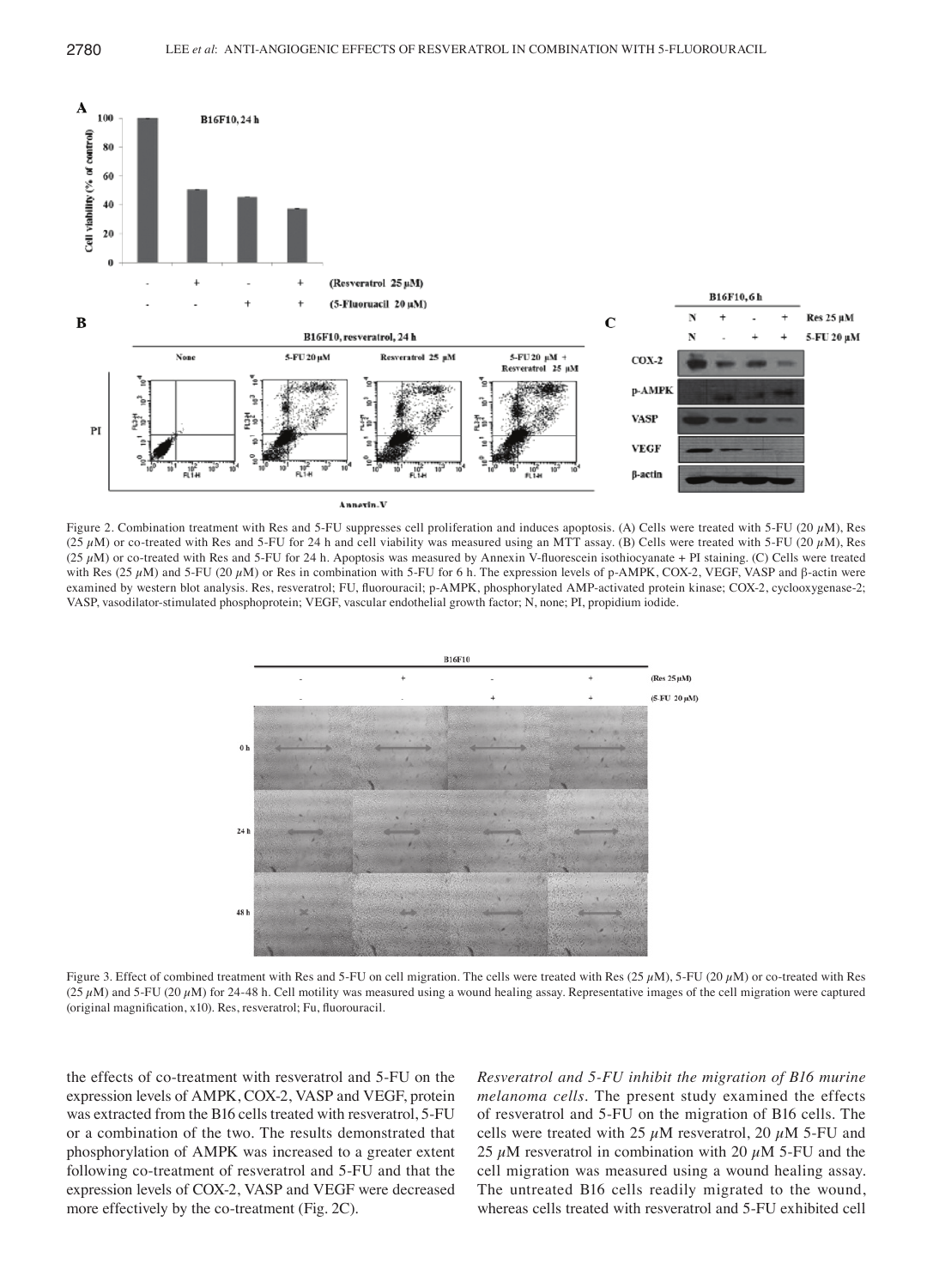

Figure 4. Effect of co-treatment with Res and 5-FU on B16 murine melanoma tumors. B16 murine melanoma cells  $(2.5x10^5 \text{ cells}/0.1 \text{ m})$  were injected subcutaneously into the left flank of Balb/c  $nu/nu$  mice (n=5/group). (A) Tumors were measured each day and tumor volume was calculated. (B) Homogenates of the B16 melanoma tissue from the control and Res + 5‑FU (10 mg/kg/day of each) mice were used to quantify the levels of p‑AMPK, VASP and VEGF by western blot analysis. p-AMPK, phosphorylated AMP-activated protein kinase; VASP, vasodilator-stimulated phosphoprotein; VEGF, vascular endothelial growth factor; Res, resveratrol; FU, fluorouracil.

flattening and the cell migration was inhibited in a dose- and time-dependent manner. The migration of cells treated with a combination of resveratrol and 5-FU was inhibited to a greater extent compared with either drug alone (Fig. 3).

*Growth inhibitory effects of combined resveratrol and 5‑FU treatment in vivo via regulation of AMPK, VASP and VEGF.* To investigate the effect of combined resveratrol and 5-FU treatment *in vivo*, a B16 xenograft animal model was established. A combination of resveratrol and 5-FU (10 mg/kg resveratrol  $+10$  mg/kg 5-FU/day) was injected intraperitoneally once a day for 10 days, starting one week after the initial injection of B16 cells. Following treatment of the mice with a combination of resveratrol and 5-FU for 10 days, tumor growth decreased compared with the control group, although body weights were unchanged (Fig. 4A). Protein was extracted from the tumors and, as shown in Fig. 4B, the phosphorylation of AMPK was increased by combined resveratrol and 5-FU treatment, while the expression levels of VASP and VEGF were reduced.

*Decreased microvessel density in B16 tumors treated with a combination of resveratrol and 5‑FU.* To examine the effect of combined resveratrol and 5-FU treatment on angiogenesis in the present study, morphometric analysis of immunohistochemical staining for CD31, a marker for microvessel density, was performed. Images of the CD31 staining of microvessels revealed that tumors treated with resveratrol and 5-FU combined had fewer microvessels compared with those in the control group (Fig. 5). These results suggested that combined treatment with resveratrol and 5-FU effectively suppressed angiogenesis.

### **Discussion**

Angiogenesis, the growth of new vessels from the pre-existing vascular network, is essential for solid tumor growth and metastasis (10) and depends on specific growth factors (2). Therefore, the inhibition of growth factors is widely considered



Figure 5. Immunohistochemical staining for microvessels in the melanoma tissues. (A) Microvessel density was observed, as determined by CD31 staining. The brown staining indicates microvascular vessels. The slides were observed under a microscope (magnification, x10) and images were captured. (B) Morphometric analysis indicated the average microvessel density (number of microvessels/mm<sup>2</sup> area).  $P<0.05$ , compared with the control group (n=3 in each group). Res, resveratrol; FU, fluorouracil.

as one of the most effective strategies for the efficient suppression of tumor growth. A key gene involved in tumor growth is COX-2, which is required for angiogenesis, cell migration and invasion and is overexpressed in various cancer cells (12). A previous study demonstrated that the COX-2-selective inhibitors, JTE‑522 and NS‑398, significantly reduced tumor mass and vascular density (22). VEGF is another pro-angiogenic factor, which can promote tumor progression, metastasis and cancer cell dissemination (18). In B16F10 melanoma, VEGF inhibition by anti-VEGF agents decreases tumor growth and microvessel density (23). Another protein involved in angiogenesis is VASP, which regulates cell-cell and cell-matrix interactions by regulating actin filament networks and is phosphorylated by AMPK (24).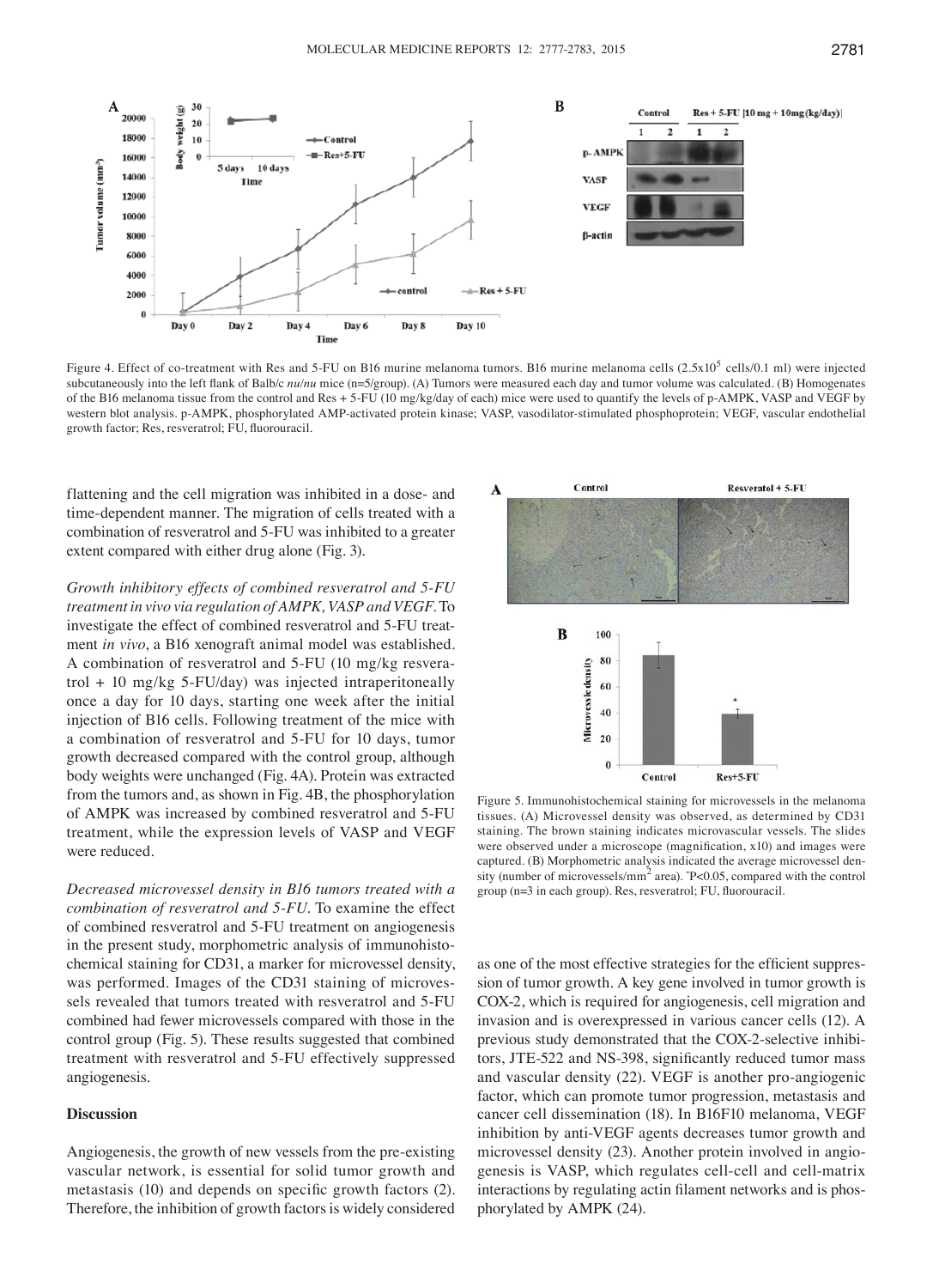5-FU is used to treat various cancer cells; however, several types of tumor have developed resistance to it (8). Therefore, several studies have evaluated novel treatments or 5-FU combination treatments to overcome this drug resistance. Previous studies have demonstrated that co-treatment of cells with genistein and 5-FU reduces the proliferation of colon cancer cells more effectively compared with genistein or 5-FU alone (4), and the co-treatment of colon cancer cells with resveratrol and 5-FU inhibited cell growth more effectively compared with resveratrol or 5-FU alone (25). In the present study, the combination treatment of 5-FU and resveratrol was investigated in order to develop modalities to overcome drug resistance. Resveratrol, a natural polyphenol present in grapes and red wine, has been observed to suppress the proliferation and survival of cancer cells via several mechanisms, including the inhibition of angiogenesis, induction of apoptosis and cell cycle arrest (1,3,26).

The present study demonstrated the synergistic effects of combined resveratrol and 5-FU treatment on B16 cell proliferation and angiogenesis by regulating the expression levels of COX-2, VASP and VEGF in the B16 cells. The combined resveratrol and 5-FU treatment reduced B16 cell proliferation in a dose-dependent manner. Therefore, resveratrol and 5-FU were identified as compounds effectively inhibiting the growth of B16 cells.

The present study also determined whether the resveratrol and 5-FU-induced inhibition of cell proliferation involved changes in COX-2, VEGF, VASP and p-AMPK. Treatment with resveratrol and 5‑FU alone significantly reduced the levels of COX-2, VEGF and VASP and increased AMPK. These results indicated that downregulation of COX-2, VEGF and VASP and upregulation of AMPK may have a significant role in the resveratrol- and 5-FU-induced inhibition of B16 cell proliferation.

To examine the effect of combined resveratrol and 5-FU treatment, B16 cells were treated with the two drugs either alone or in combination. The combination of the two drugs inhibited cell proliferation more effectively compared with either drug alone. To further understand whether this inhibition of cell proliferation was due to apoptosis, Annexin V/PI staining was performed. Treatment with resveratrol or 5-FU alone induced apoptosis in the B16 cells; however, the combination of the two was more effective. These results indicated that the inhibition of cell proliferation and the induction of apoptosis was greater when resveratrol and 5-FU were used in combination rather than alone. The present study also investigated whether a combination of resveratrol and 5-FU regulated the expression levels of COX-2, VEGF, VASP and p-AMPK. Resveratrol and 5-FU increased p-AMPK activation and decreased the expression levels of COX-2, VEGF and VASP and, again, this effect was increased when the drugs were used in combination. These results indicated that treatment with a combination of resveratrol and 5-FU had synergistic effects on the induction of apoptosis and on regulation of the expression of COX-2, VEGF, VASP and p-AMPK in the B16 cells.

To evaluate the effect of the combination of resveratrol and 5-FU on cell migration in the present study, a wound healing assay was used. Resveratrol and 5-FU in combination effectively inhibited the migration of B16 cells, which was more marked compared with the effect of either drug alone. In a previous study, resveratrol was found to repress the migration and invasion of LoVo cells by inhibiting the expression levels of VEGF and MMP-9 (27). Furthermore, glioma tissues treated with resveratrol exhibited a reduction in angiogenesis (28). These results indicated that combination treatment with resveratrol and 5-FU suppressed metastasis by inhibiting cell migration.

The present study investigated the synergistic effect of resveratrol and 5-FU on angiogenesis *in vitro* and demonstrated that the combination of resveratrol and 5-FU was more effective than either drug alone in preventing cell proliferation, migration and apoptosis. In a previous study, the use of resveratrol and 5-FU in combination to treat liver tumors led to more marked inhibition of tumor growth compared with that of either drug alone (10). Furthermore, in an *in vivo* model of cholangiocarcinoma, co-treatment with resveratrol and 5-FU decreased tumor growth significantly more compared with treatment with either drug alone and a terminal deoxynucleotidyl transferase dUTP nick end labeling assay demonstrated that this combination was also more effective in inducing apoptosis (29). The results of the present study demonstrated that resveratrol or 5-FU alone decreased tumor growth; however, co-treatment with resveratrol and 5-FU was even more effective. However, the mechanisms underlying the enhanced antitumor activity of combined resveratrol and 5-FU treatment remain to be fully elucidated. Therefore, the present study also examined the synergistic effect of combined resveratrol and 5-FU on the regulation of angiogenic factors and B16 tumor growth *in vivo*.

To assess the effects of co-treatment with resveratrol and 5-FU on B16 tumor growth, mice were treated with resveratrol and 5-FU. Co-treatment with resveratrol and 5-FU reduced tumor growth significantly compared with that in the control group. Changes in the protein expression levels of p-AMPK, VASP and VEGF were also examined and the expression levels of p-AMPK increased, while the expression levels of VASP and VEGF decreased in the mice treated with a combination of resveratrol and 5-FU compared with levels in the control group. In order to evaluate the association between the resveratrol- and 5-FU-mediated inhibition of tumor growth and angiogenesis, immunohistochemical staining for CD31 was used, which specifically stains microvessels. The staining revealed that co-treatment with resveratrol and 5-FU reduced microvessel density compared with that in the control group. These results suggested that the decrease in microvascular vessels in tumor angiogenesis coincided with the decrease in tumor size when using a combination of resveratrol and 5-FU.

In conclusion, the present study indicated that resveratrol and 5-FU have antiproliferative and proapoptotic effects in B16 cells, which are greater when the drugs are used in combination. These effects were mediated, at least in part, by downregulation of the expression levels of COX-2, VEGF and VASP and the resultant inhibition of angiogenesis.

#### **Acknowledgements**

This study was supported by the National Research Foundation of Korea (no. KRF-2012-0021402).

#### **References**

1. Belguendouz L, Fremont L and Linard A: Resveratrol inhibits metal ion-dependent and independent peroxidation of porcine low-density lipoproteins. Biochem Pharmacol 53: 1347-1355, 1997.